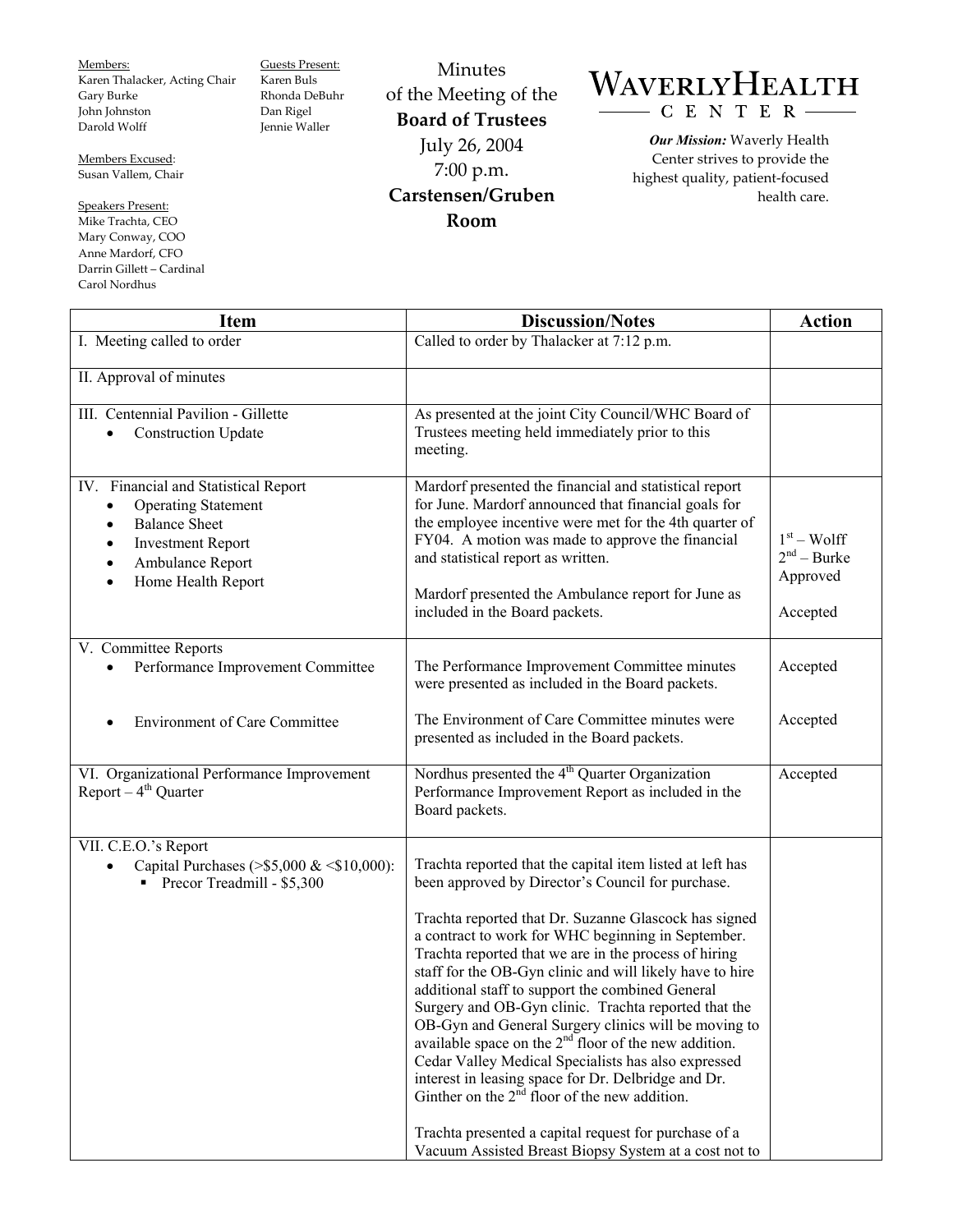|                                                                                                                                                                                                                                                                                                                                        | exceed \$22,500. This request comes as a motion and a<br>second from Finance Committee.<br>Trachta presented a capital request for purchase of a<br>new x-ray machine for the radiology room in the<br>addition. A motion was made to approve the purchase<br>at a cost not to exceed \$90,000.                                                                                       | $1st - Wolf$<br>$2nd - Burke$<br>Approved<br>$1st - Burke$<br>$2nd - Johnston$<br>Approved |
|----------------------------------------------------------------------------------------------------------------------------------------------------------------------------------------------------------------------------------------------------------------------------------------------------------------------------------------|---------------------------------------------------------------------------------------------------------------------------------------------------------------------------------------------------------------------------------------------------------------------------------------------------------------------------------------------------------------------------------------|--------------------------------------------------------------------------------------------|
| VIII. Medical Staff Report                                                                                                                                                                                                                                                                                                             | No report.                                                                                                                                                                                                                                                                                                                                                                            |                                                                                            |
| IX. Old Business                                                                                                                                                                                                                                                                                                                       | None.                                                                                                                                                                                                                                                                                                                                                                                 |                                                                                            |
| X. New Business<br>Auxiliary Annual Report 2003-2004                                                                                                                                                                                                                                                                                   | The Auxiliary Annual Report was presented as<br>included in the Board packets. It was noted that<br>Trachta will write a letter of appreciation to the<br>Auxiliary in recognition of their efforts.                                                                                                                                                                                  |                                                                                            |
| Organizational Chart Review                                                                                                                                                                                                                                                                                                            | Trachta presented the organizational chart for review,<br>noting that some names and position titles have<br>changed, but reporting relationships remain constant.<br>A motion was made to approve the organizational<br>chart.                                                                                                                                                       | $1st - Wolf$<br>$2nd - Johnston$<br>Approved                                               |
| Appointments to Medical Staff:<br>$\blacksquare$ Mary Nichol, D.O. - E.R.<br>Reappointments:<br>• Daniel Britt, D.C. - Chiropractic<br>• Lee Fagre, M.D. - Family Practice<br>Vinay Kantamneni, M.D. -<br>Nephrology<br>Gregory Lantz, DPM - Podiatry<br>• Bryan Sands, D.O. - Dermatology<br>Roger Skierka, M.D. - Family<br>Practice | Trachta presented appointments, and reappointments as<br>listed at left. The files have been reviewed by the<br>Executive Committee of the Medical Staff and are<br>recommended for approval. A motion was made to<br>approve each of the items as individually considered.                                                                                                           | $1st - Johnston$<br>$2nd - Burke$<br>Approved                                              |
| New/Revised Policies:<br>Verbal & Telephone Orders -<br>Cardiovascular Services                                                                                                                                                                                                                                                        | Trachta presented the new policy as listed at left. A<br>motion was made to approve the policy as written.                                                                                                                                                                                                                                                                            | $1st - Wolf$<br>$2nd - Johnston$<br>Approved                                               |
| <b>Finance Committee</b>                                                                                                                                                                                                                                                                                                               | Trachta reported that the Finance Committee met on<br>July $22nd$ , minutes from said meeting are included in<br>the Board packets. Trachta brings forth action taken by<br>the Executive Committee on July 13, 2004 to approve<br>Denman and Company completing an audit of FY04 at<br>a cost not to exceed \$16,900. A motion was made to<br>affirm the Executive Committee action. | $1st - Burke$<br>$2nd - Wolf$<br>Approved                                                  |
| Personnel Committee                                                                                                                                                                                                                                                                                                                    | Trachta reported that Personnel Committee met prior to<br>the joint City Council/Board of Trustees meeting<br>earlier this evening. Nominations for employee of the<br>month were reviewed and Lynnae Hoffman was<br>selected as August's employee of the month.                                                                                                                      |                                                                                            |
| Retail Pharmacy Name Selection                                                                                                                                                                                                                                                                                                         | Conway presented a list of possible names for the retail<br>pharmacy. Conway, Sharon Cashman, and Trachta<br>recommend Center Pharmacy. Trustees discussed the<br>names and directed hospital leadership to choose from<br>the list.                                                                                                                                                  |                                                                                            |